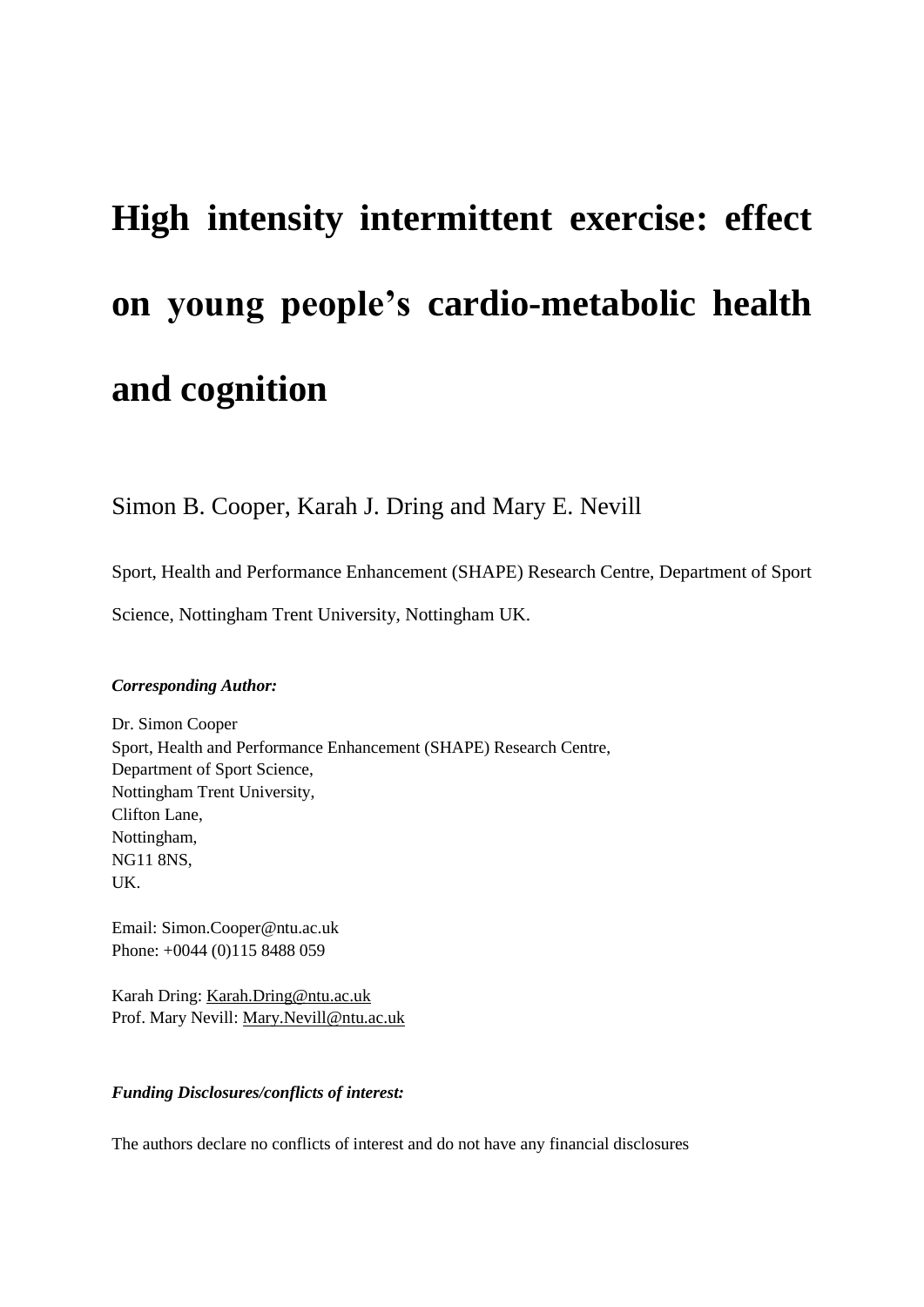## **Abstract**

With only a quarter of young people currently meeting physical activity guidelines, two key areas of concern are the effects of exercise on cardio-metabolic health and cognition. Despite the fact that physical activity in young people is typically high intensity and intermittent in nature; much of the literature examines traditional endurance type exercise. This review provides an update on the effects of high intensity intermittent exercise on young people's cardio-metabolic health and cognition. High intensity intermittent exercise has acute beneficial effects on endothelial function and postprandial lipemia and chronic positive effects on weight management. In addition, there is emerging evidence regarding chronic benefits on blood lipid profile, blood pressure and pro- and anti-inflammatory cytokines. Furthermore, emerging evidence suggests beneficial acute and chronic effects of high intensity intermittent exercise on cognition. However, further research is required in both cardiometabolic health and cognition, particularly regarding the impact of school-based interventions in adolescents.

**Keywords:** High intensity intermittent exercise; young people; health; cognitive function; academic achievement

**Summary statement:** Review of emerging evidence of the benefit of high intensity intermittent exercise for cardio-metabolic health and cognition in young people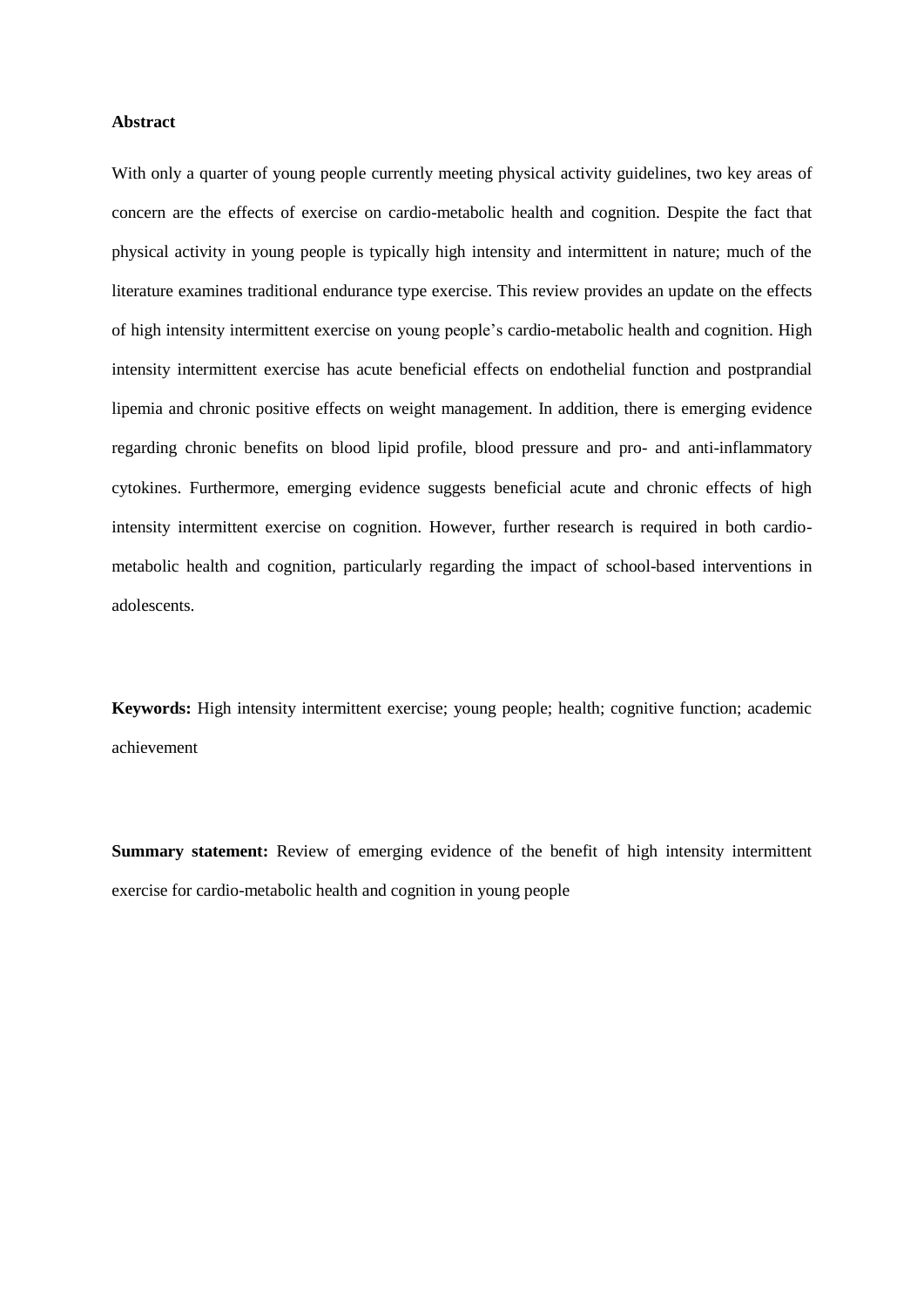#### **1. Introduction**

Physical activity levels in young people have decreased significantly in recent times, as evidenced by only 27% of young people (aged 5-19) in the United States (16) and 21% of boys and 16% of girls (aged 5-15) in the United Kingdom (6) currently meeting the recommended guidelines of 60 minutes of moderate to vigorous physical activity per day. These low levels of physical activity have been implicated in the relatively high prevalence of overweight and obesity in young people, with 31% of young people (aged 2-19) in the United States (48) and 29% of young people (aged 2-15) in the United Kingdom (35) reported as being overweight or obese. Strategies aimed at increasing physical activity levels have thus become a major public health concern, with evidence suggesting that endurance-based exercise has beneficial effects upon health in young people (61). However, the beneficial effects of physical activity go beyond physical health and extend to psychosocial benefits (26), beneficial effects on mental health (7) and enhanced cognitive function and academic achievement (29).

Despite the majority of the literature surrounding the effects of exercise in young people focusing on endurance type activity, such activity is actually very rare in young people. Evidence suggests that the activity patterns of young people are much more sporadic and rarely consist of sustained moderate or vigorous intensity activity (1). Specifically, it has been suggested that 95% of physical activity bouts in young people are less than 15 s in duration (3) and thus young people's activity patterns are typically high intensity and intermittent in nature. In addition to the ecological validity of high intensity intermittent exercise in young people, it is also an attractive exercise model as it is time efficient and can be incorporated in to games-based activity (43) which enhances both enjoyment and adherence to exercise programs (38). It is important to note however that if the exercise is perceived as excessively challenging this could have the opposite effect on participation in physical activity and thus it is vital that high intensity intermittent exercise is carefully implemented in young people. This review will focus upon the potential beneficial effects of well-implemented high intensity intermittent exercise on two key areas of concern in young people; cardio-metabolic health and cognitive function.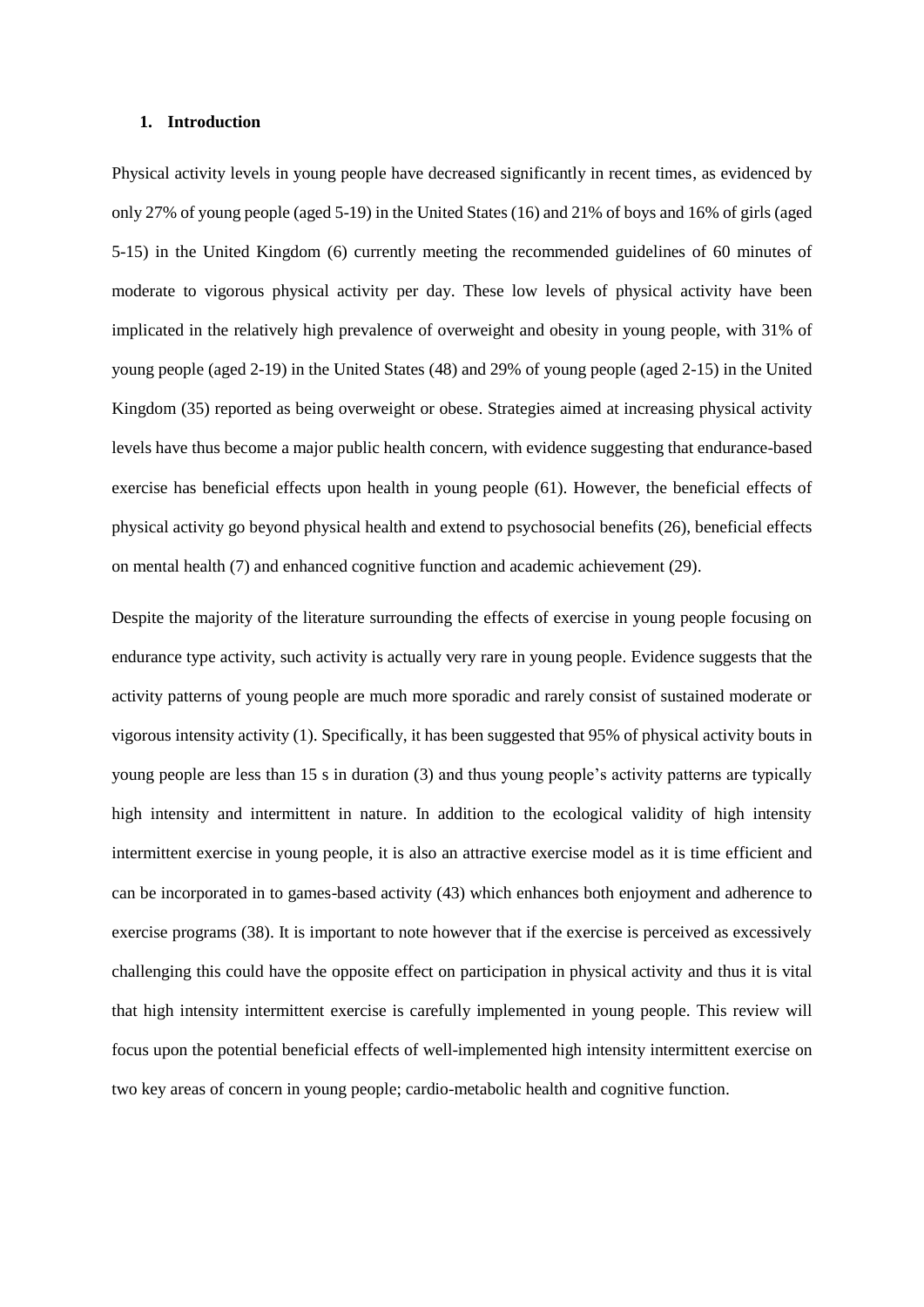#### **2. Cardio-Metabolic Health**

In adults, physical inactivity is related to a multitude of non-communicable diseases including cardiovascular disease, type 2 diabetes mellitus and metabolic syndrome (2). Whilst such diseases typically present during the fifth decade of life (46), the risk factors associated with their development are present during childhood and track through into adulthood (27,59). Therefore, the effects of high intensity intermittent exercise on these risk factors in young people are of great interest and are reviewed in this section.

## *2.1: Weight Management*

It has been well established that continuous modes of aerobic exercise, such as walking, running and cycling augment weight loss in overweight and obese children and regulate weight management in individuals categorised as being normal weight (44,63). Furthermore, high intensity intermittent exercise has been proposed to induce superior physiological and health-related benefits in contrast to continuous modes of exercise, due to the greater peripheral vascular and cellular stress induced (33).

To appropriately assess the effect of high intensity intermittent exercise training on weight regulation, it is important to distinguish between studies that have investigated children and adolescents categorised as normal weight, overweight and obese. To date the effect of high intensity intermittent exercise training on the physical characteristics of children and adolescents classified as a normal weight remains relatively unexplored. However, Buchan et al. (10,11) have recently conducted a series of studies assessing the effect of 7 weeks of high intensity intermittent exercise training upon cardio-respiratory fitness, power, speed and weight regulation in healthy weight adolescents (boys and girls, aged 16.7  $\pm$ 0.6 years). Interestingly, the progressive 7 week high intensity intermittent running exercise programme failed to induce changes in body composition, yet proved successful in enhancing the cardiorespiratory fitness (assessed using the multi-stage fitness test) of the participants who completed the intervention (10,11). The authors suggested that the lack of change in body composition was unsurprising given the short duration (7 weeks) of the exercise programme and the healthy weight of the adolescents at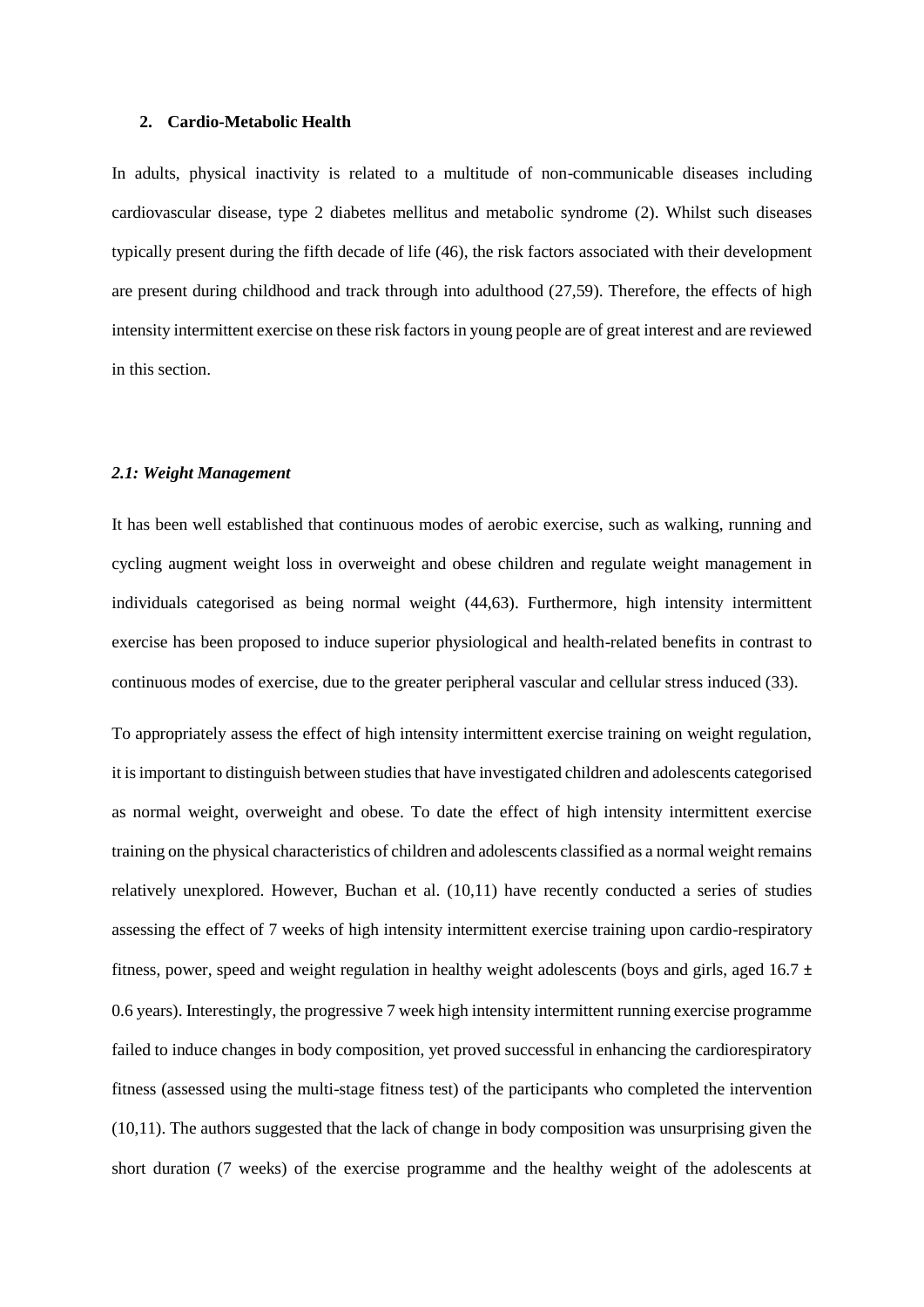baseline; but that the study provided further evidence that enhancing cardiorespiratory fitness is important in reducing cardiovascular disease risk factors in young people (10).

Lambrick et al. (43) further investigated the effect of high intensity intermittent games-based exercise training on body composition, in children (boys and girls, aged 8-10 years) categorised as normal weight or obese based on baseline body composition. Children from both groups were randomly allocated to complete either 6 weeks of high intensity intermittent exercise or the maintenance of their habitual physical activity levels. For the normal weight children there was no change in body mass or waist circumference, whilst for the obese children completing the intervention there was a 3.2% decline in waist circumference and a 5.8% increase in muscle mass. Of particular note for this study was that the high intensity intermittent exercise intervention was incorporated into child specific games, which may have implications for motivation and uptake of physical activity.

In recent years there has been a greater body of literature assessing the role of high intensity intermittent exercise training on weight loss in overweight and obese adolescents (23,30,43). Studies have typically contrasted the benefits of high intensity intermittent exercise training and endurance training (8,23,30). Specifically, it was reported that 6 months of progressive high intensity intermittent running exercise training in obese adolescents elicited a significantly greater decline in waist circumference than light aerobic exercise; with a 6.7% reduction in waist circumference following high intensity exercise and a 2.8% increase with light endurance training (30). Furthermore, a 12 week high intensity intermittent running training programme has been reported to augment the decline in body mass in obese children (aged 10 years) in comparison to an endurance training intervention with reductions of 2.6% and 1.3%, respectively (23). Whilst in all of the above studies endurance training has been successful in attaining weight reduction, it appears that the superior physiological demands and cellular stress of high intensity intermittent exercise permits significantly greater reductions in body mass and waist circumference.

# *2.2: Cardiovascular Disease Risk*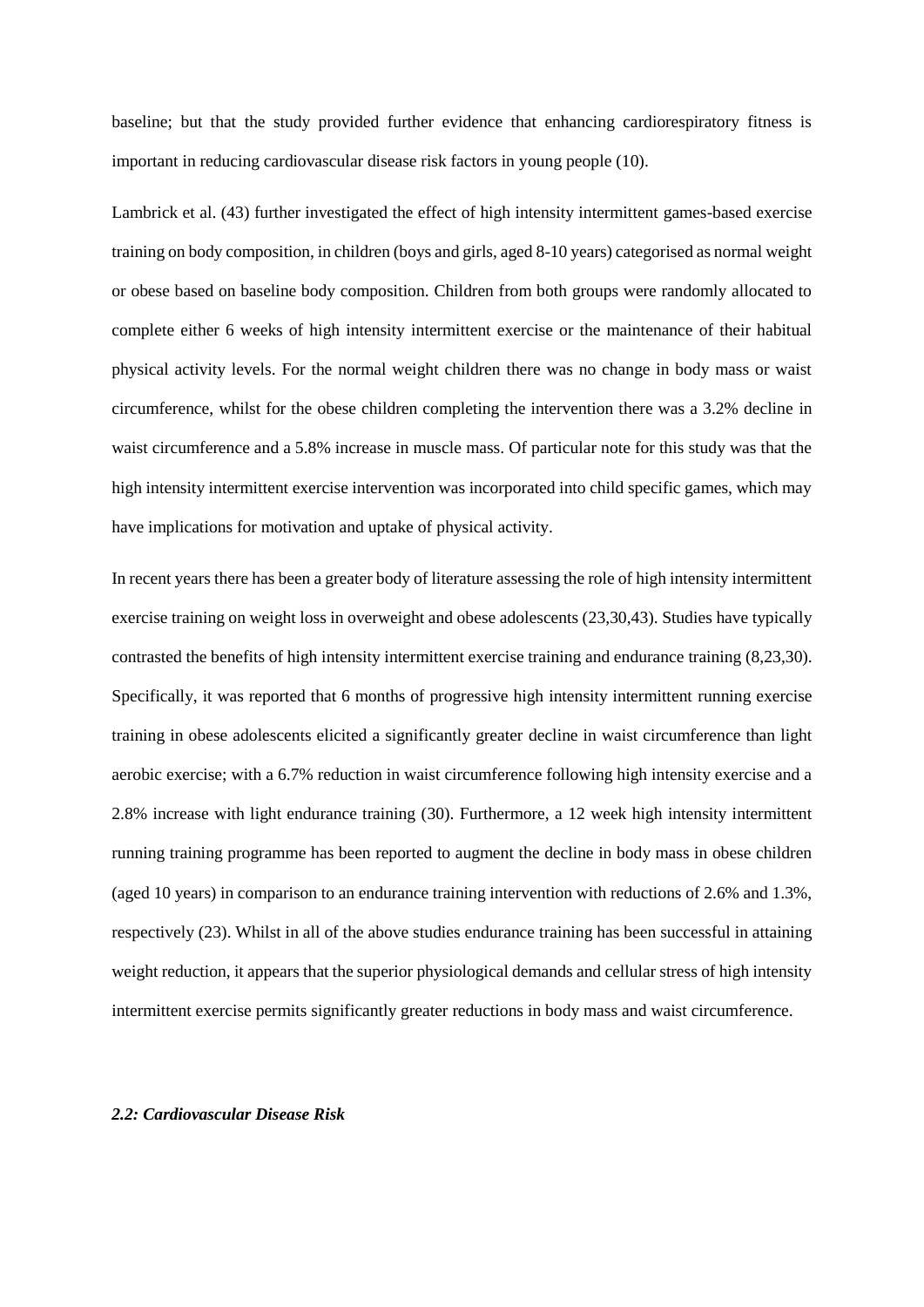Cardiovascular disease (CVD) risk during adolescence is characterised by hypertension, dyslipidaemia and low-grade chronic inflammation (41). The majority of research relating to physical activity and CVD risk during adolescence has focused on traditional risk factors such as blood pressure, the bloodlipid profile and fasted glucose and insulin (9,11,30). In contrast, there is limited research addressing the role of physical activity, particularly the acute effects of high intensity intermittent exercise, or the effect of high intensity intermittent exercise training on novel markers of inflammation (24), heart rate variability and recovery (9,23) and flow mediated dilation (9,54) during adolescence.

The acute effects of high intensity intermittent exercise on pro-inflammatory and anti-inflammatory cytokines remains relatively unexplored to date. A small number of studies have examined the effect of high intensity intermittent exercise on inflammatory cytokines in middle-aged men (24,47). In both studies, high intensity intermittent exercise induced a significant increase in pro-inflammatory cytokines (interleukin 6 and interleukin 10) and in the anti-inflammatory cytokine, interleukin 1 receptor antagonist (24,47), whilst the moderate intensity exercise failed to affect the inflammatory biomarkers. The exploration of the acute effects of high intensity intermittent exercise in children, adolescents and adults is important for developing physiological understanding as to how high intensity intermittent exercise, if of a tolerable intensity, for children and adolescents, elicits superior adaptations in contrast to moderate intensity exercise and research is required on this topic.

In contrast, the acute effects of high intensity intermittent exercise on endothelial function have been assessed in adolescent boys, aged 12-14 years (54). The consumption of a high fat breakfast and lunch reduced flow-mediated dilation by 20% and 27%, respectively. Interestingly, if repeated sprints were performed the day prior to the consumption of the high fat meals, postprandial endothelial dysfunction did not occur in the young boys (54). These finding are consistent with those reported a few years earlier when assessing the role of moderate intensity exercise in adolescent boys (53). However, it is yet to be determined whether high intensity intermittent exercise elicits superior benefits above those of moderate intensity exercise and thus this is an area future research must address. Finally, as yet there have been no studies examining the effects of sprint or game-type activity on endothelial function in adolescent girls.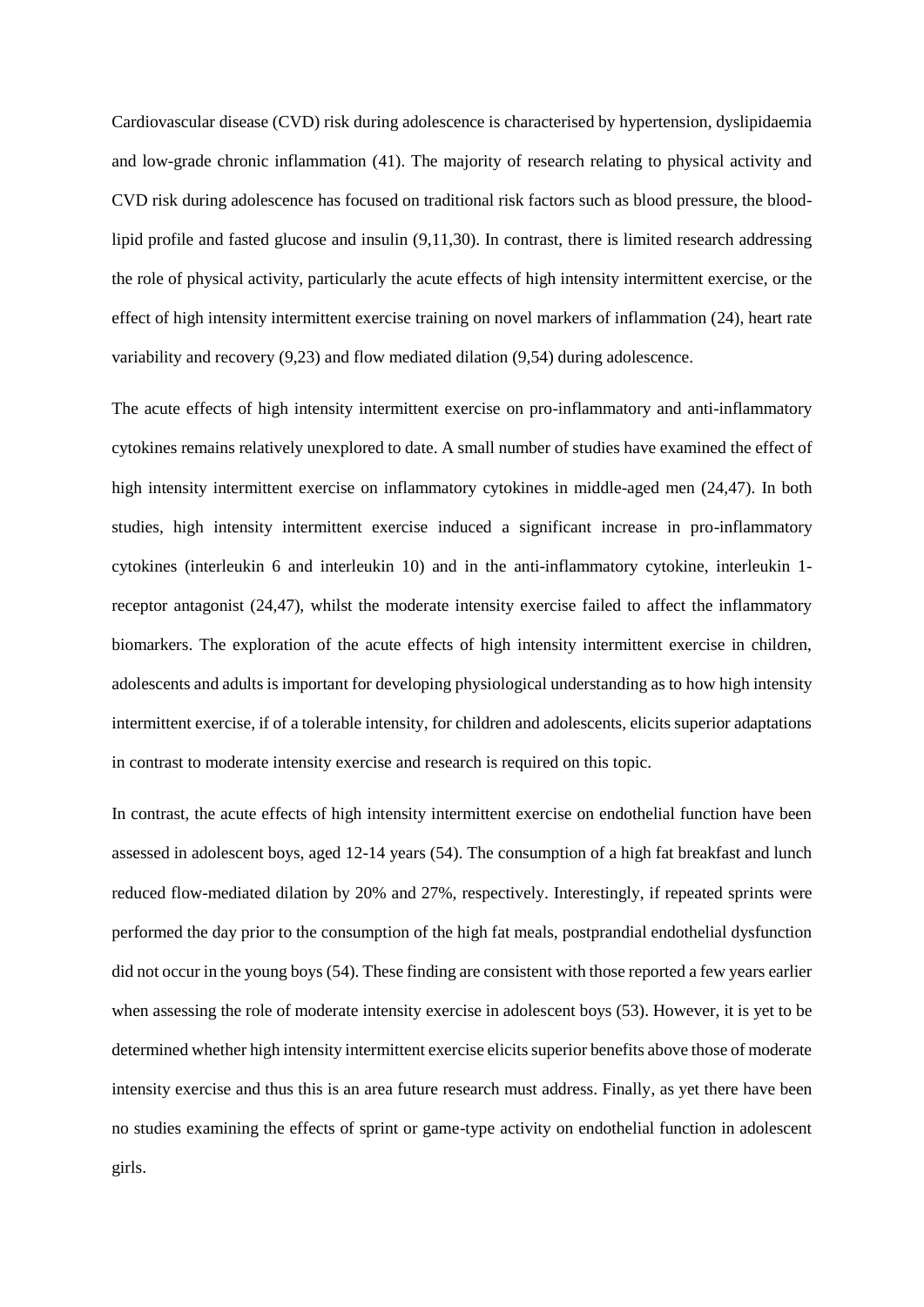The effect of short-term (2 weeks or less) high intensity intermittent cycling exercise training on both traditional and novel markers of CVD risk has recently been assessed in healthy normal weight adolescents (9). A two-week high intensity intermittent exercise training programme failed to elicit an effect on traditional markers of CVD risk with blood pressure, plasma lipids (cholesterol and triacylglycerol) and fasted glucose remaining unaffected. In contrast, the intervention improved endothelial function and heart rate variability, despite such effects being lost 3 days following the final training session, raising the question as to whether the benefits seen were a result of training or from the acute effects of the last exercise bout. Thus, the effects of high intensity intermittent exercise training on traditional and other markers of CVD risk remains elusive with discrepancies between the recent Bond et al. (9) study and other earlier short-duration high intensity intermittent exercise training studies in healthy adolescents where improvements in blood pressure were shown (11).

Recent studies have observed mixed effects of longer-duration (> 4 weeks) high intensity intermittent exercise on a variety of risk factors associated with cardiovascular disease in adolescents (11,23,30). Novel markers of CVD risk, such as heart rate variability, have been improved with 6 months of high intensity intermittent running exercise (boys and girls aged 14-15 years) (30). Furthermore, high intensity intermittent running exercise programmes have proved successful in attenuating systolic blood pressure in contrast with endurance training programmes (boys and girls, aged 10 years) (23) and control conditions whereby participants maintained baseline levels of physical activity (11). However, the same training programmes have also proved to be ineffective in reducing blood lipids and inflammatory cytokines such as C-reactive protein, adiponectin, total cholesterol and triacylglycerol in adolescents aged 16-17 years (11). Thus, the argument for further research in relation to determining the time course in which high intensity intermittent exercise elicits health benefits is justified.

# *2.3: Postprandial Lipemia*

Elevated plasma triacylglycerol (TAG) concentrations are associated with increased risk of atherosclerosis and the likelihood of a cardiovascular event during later life (4). The Westernised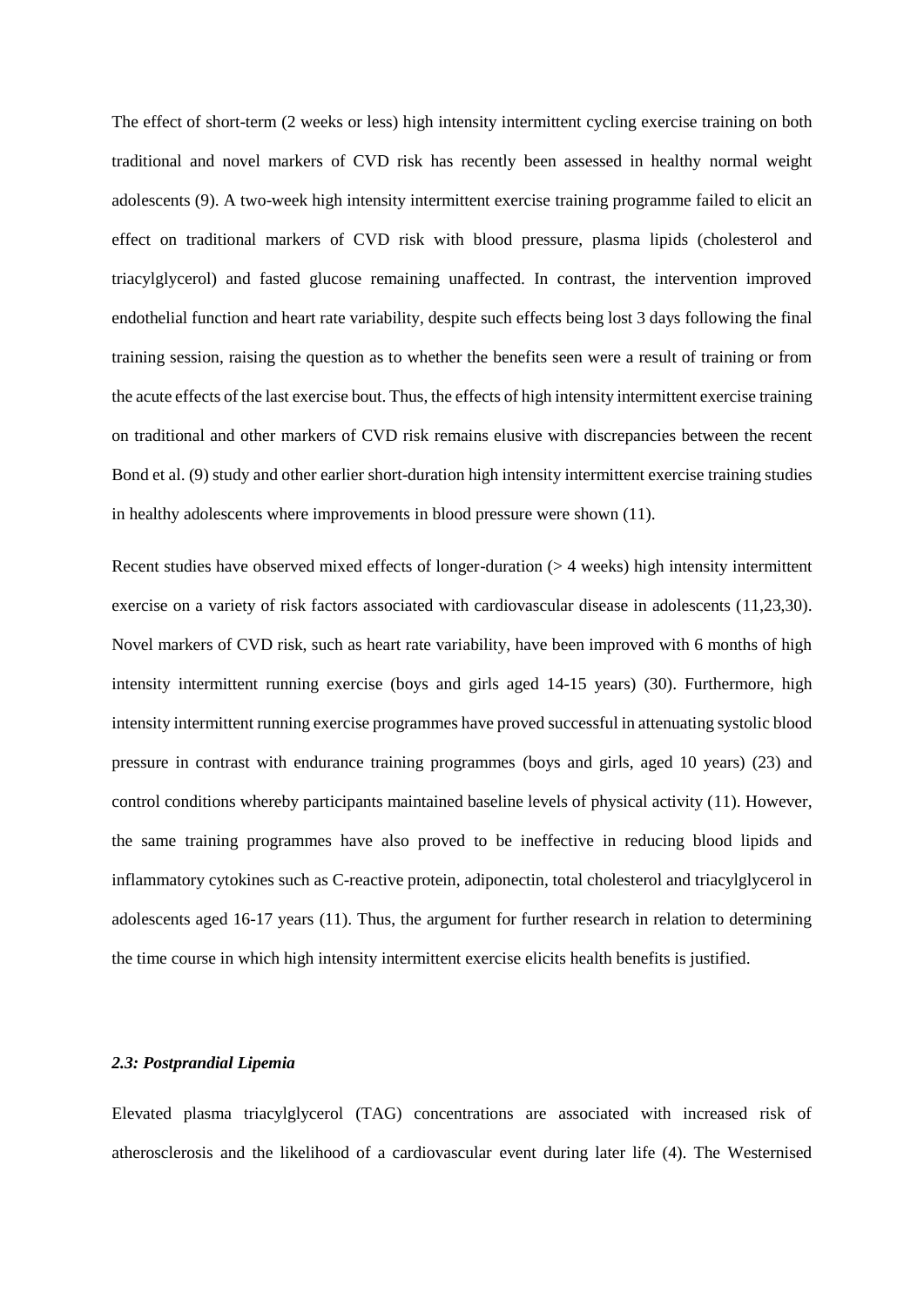lifestyle is characterised by the ingestion of high fat meals, which results in elevated postprandial TAG concentrations in adolescents (53). Moderate intensity exercise performed the day prior to ingesting high fat meals has previously been reported to reduce postprandial TAG in adolescent girls (56). However, as high intensity intermittent exercise has been reported as superior to moderate intensity exercise in many other health related domains, research has progressed to assess the effect of such exercise and training on postprandial lipemia (54). Sedgwick et al. (54) demonstrated that high intensity intermittent exercise performed 14 hours prior to the ingestion of high fat meals successfully reduced postprandial plasma TAG in adolescent boys. This was the first study to determine that repeated sprints elicit health benefits in adolescent boys; however, the same research team had previously reported that games-based activity also reduced postprandial lipemia in adolescent boys (5).

## **3. Cognitive Function and Academic Achievement**

In addition to the aforementioned beneficial effects of high intensity intermittent exercise on cardiometabolic health in young people, another area of great interest is the effect of such exercise on cognitive function and academic achievement, with academic achievement of particular importance to schools and school policy makers. Cognitive function is defined as a great variety of brain-mediated functions and processes which allow us to perceive, evaluate, store, manipulate and use information (52). Cognitive function is commonly split in to six domains; memory, attention, executive function, perception, psychomotor functions and language skills; which are sometimes sub-divided further (e.g. visual, verbal, spatial and auditory memory). Therefore, it is unsurprising that cognitive function has been suggested to be particularly important for academic achievement in young people (57). Thus factors that may enhance cognitive function in young people, such as exercise, are of particular interest. The following section will therefore review the evidence regarding both the acute and chronic effects of high intensity intermittent exercise on cognitive function and academic achievement in young people.

## *3.1: Acute Effects of Exercise on Cognitive Function*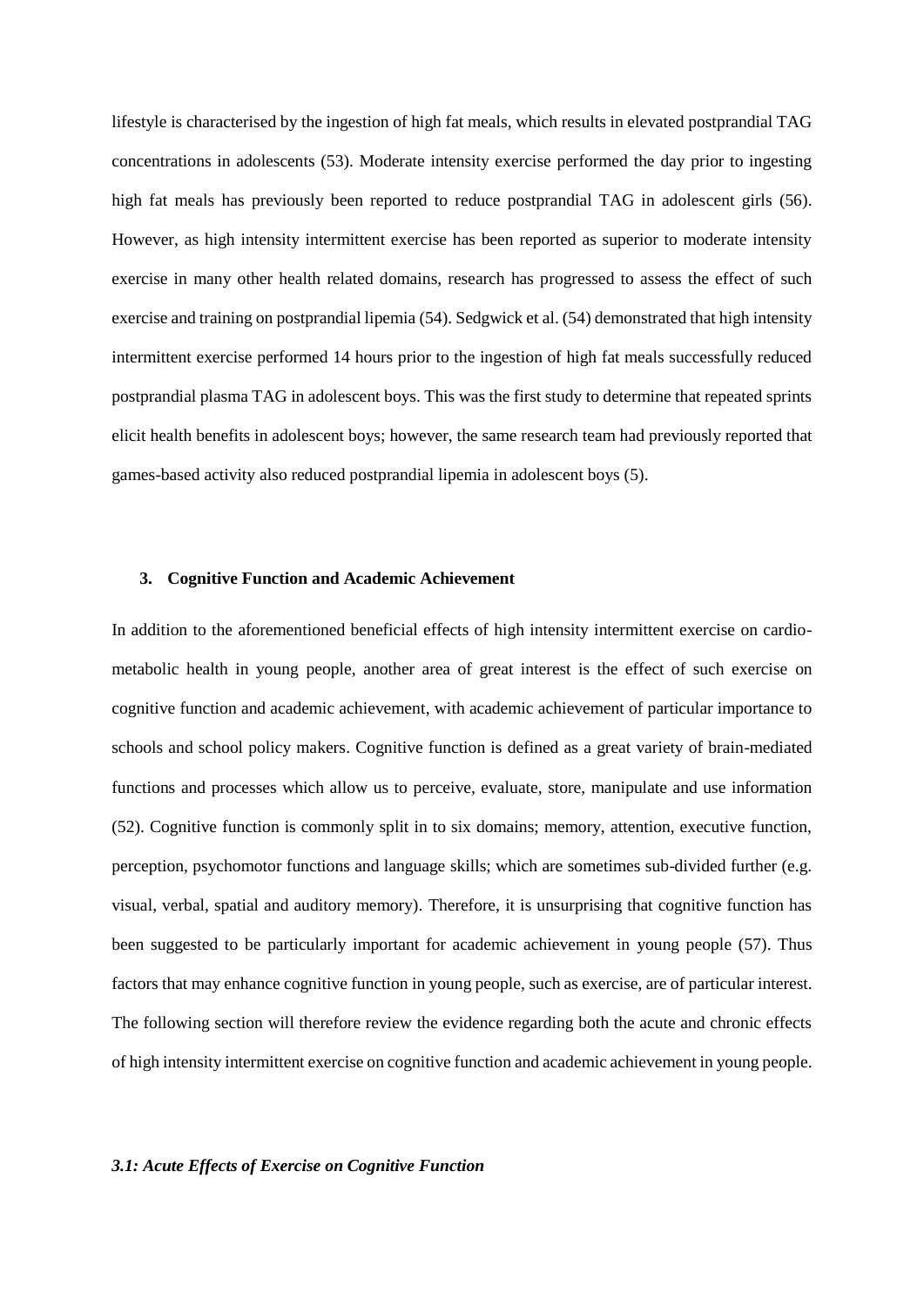There is a substantial body of literature to suggest that an acute bout of exercise has beneficial effects on cognitive function in young people (29,57). However, there are a number of variables that confound the exercise-cognition relationship including; the domains of cognitive function examined, the exact cognitive function tests used, the timing of the tests relative to exercise, and the exercise characteristics (e.g. duration, intensity and modality). Of particular interest in this review is the effect of high intensity intermittent activity on cognitive function in young people, given that this is the mode of exercise that young people most frequently engage in (1,3,38).

Many of the studies examining the effect of exercise on young people's cognitive function have focussed upon continuous exercise models such as walking (25), running (18,19) and cycling (28). The consensus from this literature is that there is a small, but positive, acute effect of moderate intensity exercise on young people's cognition (57). However, more recently studies have started to examine the effect of exercise of differing exercise intensities on cognitive function.

It is logical that exercise of differing intensities will have differing effects on cognitive function, given the mechanisms believed to moderate the exercise-cognition relationship. For example, in an adult population, Winter et al. (62) have demonstrated that high intensity running (2 x 3 min sprints) was more beneficial for cognitive function (learning performance) than moderate intensity exercise (40 min steady running) and a resting control condition. Interestingly, Budde et al. (13) also found that higher intensity exercise was more beneficial for attention (as assessed by the d2 test), but only in the more physically fit young adults. However, given that these studies were conducted in adult populations they must be applied to young people with caution given that age is a moderating variable in the exercisecognition relationship (17).

One of the key mechanisms that may be responsible for high intensity exercise being particularly beneficial for cognitive function is the higher brain-derived neurotrophic factor (BDNF) and catecholamine concentrations induced by high intensity exercise (62). Whilst no studies to date have examined the acute effects of exercise on BDNF concentrations in young people, Lee et al. (45) have reported that adolescents who regularly exercise have higher concentrations of neurotrophic factors such as BDNF and interestingly, also superior cognitive function when compared to controls. Therefore,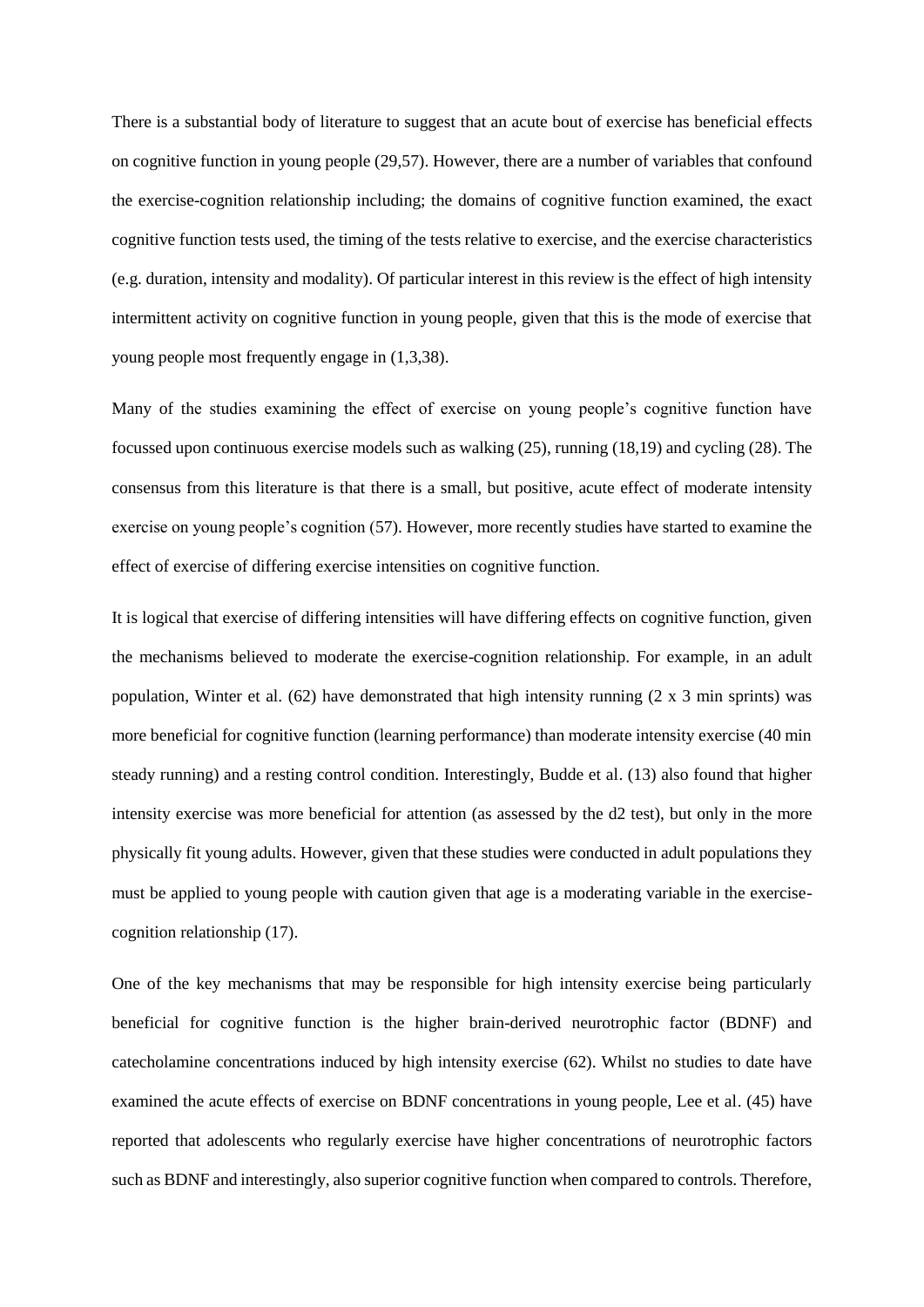it seems that neurotrophic factors such as BDNF do at least have some role to play in affecting cognitive function in young people, although this still requires further investigation.

A number of studies have demonstrated positive effects of high-intensity intermittent exercise on cognitive function in young people (20,32,49,58). Specifically, in 13-15 year old boys and girls Travlos (58) found that mathematics ability was enhanced following high intensity (>85% of age predicted maximum heart rate) running exercise, but only when this exercise was performed early in the school day. Similarly, data from our own laboratory demonstrate that sprint-based exercise (10 x 10 s maximal running sprints, interspersed with 50 s active recovery) performed mid-morning is beneficial for the speed of executive function (Stroop test) both immediately and 45 min post-exercise (20). These findings in young people are thus in line with the adult literature suggesting that high intensity exercise is particularly beneficial for cognitive function.

An interesting form of high intensity intermittent exercise in young people is games-based activity, given this is a mode of exercise that not only elicits a high intensity but as previously described, it is also an attractive exercise model for young people. Games-based activity is potentially particularly beneficial for cognitive function due to the co-ordination and decision making (with a clear cognitive component) required, with Budde et al. (12) reporting an acute bout of co-coordinative exercise to enhance attention in adolescents (boys and girls, 13-16 years old) when compared to a normal sports lesson and a resting control condition. Furthermore, Pesce et al. (49) have also reported that memory was enhanced following team games in boys and girls aged 11-12, when compared to aerobic based exercise, with the authors suggesting that this may be due to cognitive involvement in the decision making process during games play. However, unpublished data from our research group failed to replicate these findings and found no difference between a circuit of coordinative exercise and a resting control condition across a range of domains of cognitive function.

More recently, Gallotta et al. (32) compared the effects of physical exertion (PE class), cognitive exertion (normal school lesson) and mixed physical and cognitive exertion (coordinative PE lesson) on attention in 8-11 year old boys and girls. The authors reported that all three conditions enhanced attention when compared to baseline, but in contrast to the above findings (12,49), they reported that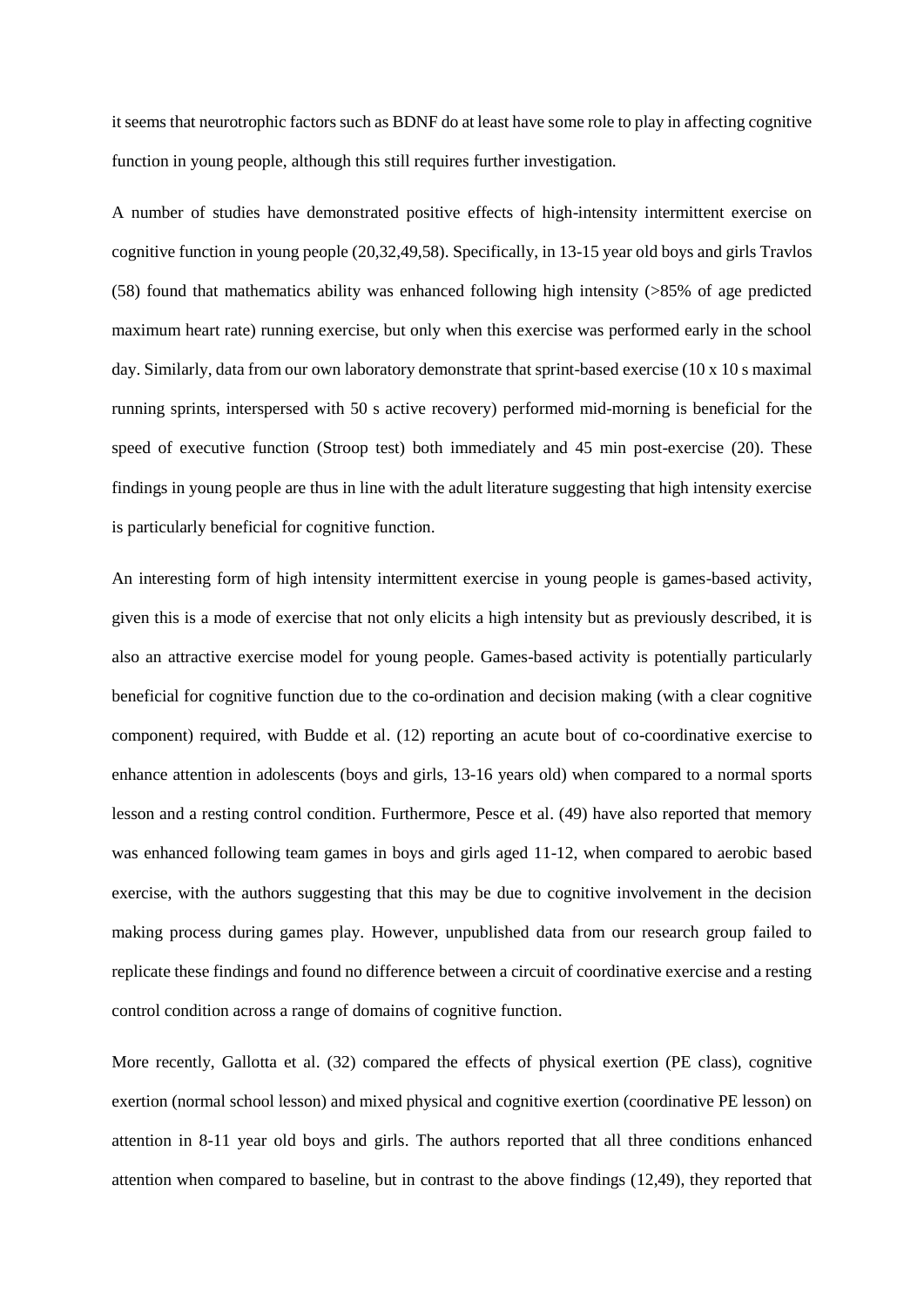mixed physical and cognitive exertion had less of a beneficial effect when compared to physical or cognitive exertion alone. The authors speculated that this could be due to an excessive physical and cognitive load/stress being placed on the young people in the mixed exertion condition (32), which could have been too much for the 8-11 year old boys and girls in the study of Gallotta et al. (32), whilst enhancing cognition in male and female adolescents (12,49).

In conclusion, there is emerging evidence that high intensity intermittent exercise (particularly gamesbased activity) is beneficial for cognitive function in young people. However, this is an area that warrants further investigation, specifically concerning the effect in different age ranges (e.g. children vs. adolescents) and the effect on different domains of cognitive function. Furthermore, the time course of the changes in cognitive function following high intensity intermittent exercise is yet to be reported, so it is unknown how long the beneficial effects of exercise persist for.

# *3.2: Chronic Effects of Exercise on Cognitive Function and Academic Achievement*

In addition to the acute effects of exercise on cognition, the chronic effects of exercise training are also of interest, especially given that athletes have been shown to have enhanced executive function when compared to non-athletes (39). Therefore, the subsequent section of this review will explore whether chronic high intensity intermittent exercise training exhibits beneficial effects on cognitive function in young people. As chronic training studies are difficult to conduct in children and adolescents and are relatively sparse, cross-sectional studies examining the cognitive function of children and adolescents who are well-trained (and thus physically fit) with those of a typical school-child are also reviewed.

The effect of chronic exercise training on cognition, like the acute effects of exercise on cognition may be influenced by a number of variables, such as the domain of cognitive function examined and the level/type of physical activity (21). In young people, exercise training has been suggested to have beneficial chronic effects on cognitive function in both children (36) and adolescents (29). However, the evidence in this area is difficult to synthesise due to suggestions that the effects may be sex specific, the wide variety of exercise interventions/classifications used (including the intensity, duration and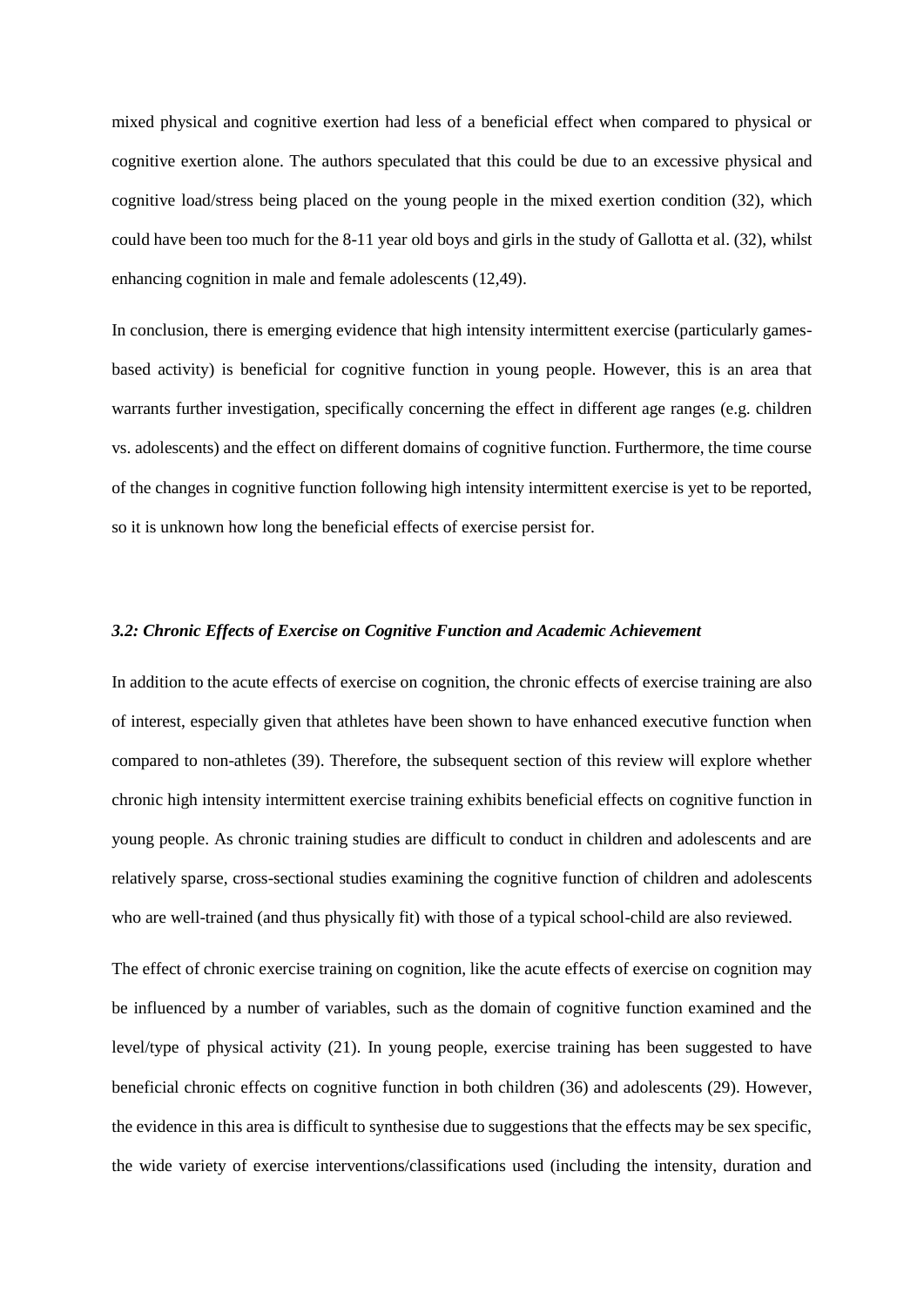modality of exercise) and the fact that the majority of studies in the area are cross-sectional and thus have the potential for many confounding variables to affect the findings.

A number of studies have examined the effects of exercise on both cognitive function and academic achievement in young people, with academic achievement being of particular interest for schools and school policy makers. The Centre for Disease Control and Prevention (15) undertook a large-scale review of this topic and concluded that of 251 effects identified in previous studies, just over half (50.5%) demonstrated a positive effect of exercise on academic performance, whilst very few studies (1.5%) demonstrated a negative effect. This effect persisted across school-based, classroom-based and extra-curricular interventions. The reasonably high prevalence of null findings led to Keeley & Fox (42) to surmise that although there is no conclusive evidence that exercise enhances academic achievement, there is also no evidence of negative effects and thus further research is required. Interestingly, a recent study suggests that whilst chronic exercise training per se had no effect on academic achievement in 15-17 year old boys, enhanced physical fitness (achieved by greater levels of exercise training) was correlated with higher academic achievement (40). A further study has also demonstrated that high fit and normal weight students (12-14 year old boys and girls) had a greater chance of being high academic achievers when compared to low fit and overweight students (51). However, these were both crosssectional studies and thus the causal nature of the relationship could not be established.

In addition to the above studies examining the effects of chronic exercise on academic achievement, a number of studies have examined the effects on cognitive function directly through a range of cognitive function tests. Ruiz et al. (50) documented a positive association between participation in sports during leisure time and cognitive performance (using the SRA-Test of Educational Ability) in 13-18 year old boys and girls, but failed to demonstrate an association between time devoted to study, television viewing or playing video games with cognition. More specifically, an association between moderatevigorous physical activity and attention (using the d2 test) has been demonstrated in 12-17 year old boys and girls, with a threshold of  $> 41$  mind<sup>-1</sup> moderate intensity physical activity and  $> 12$  mind<sup>-1</sup> vigorous intensity physical activity suggested as the threshold for improvements in attentional capacity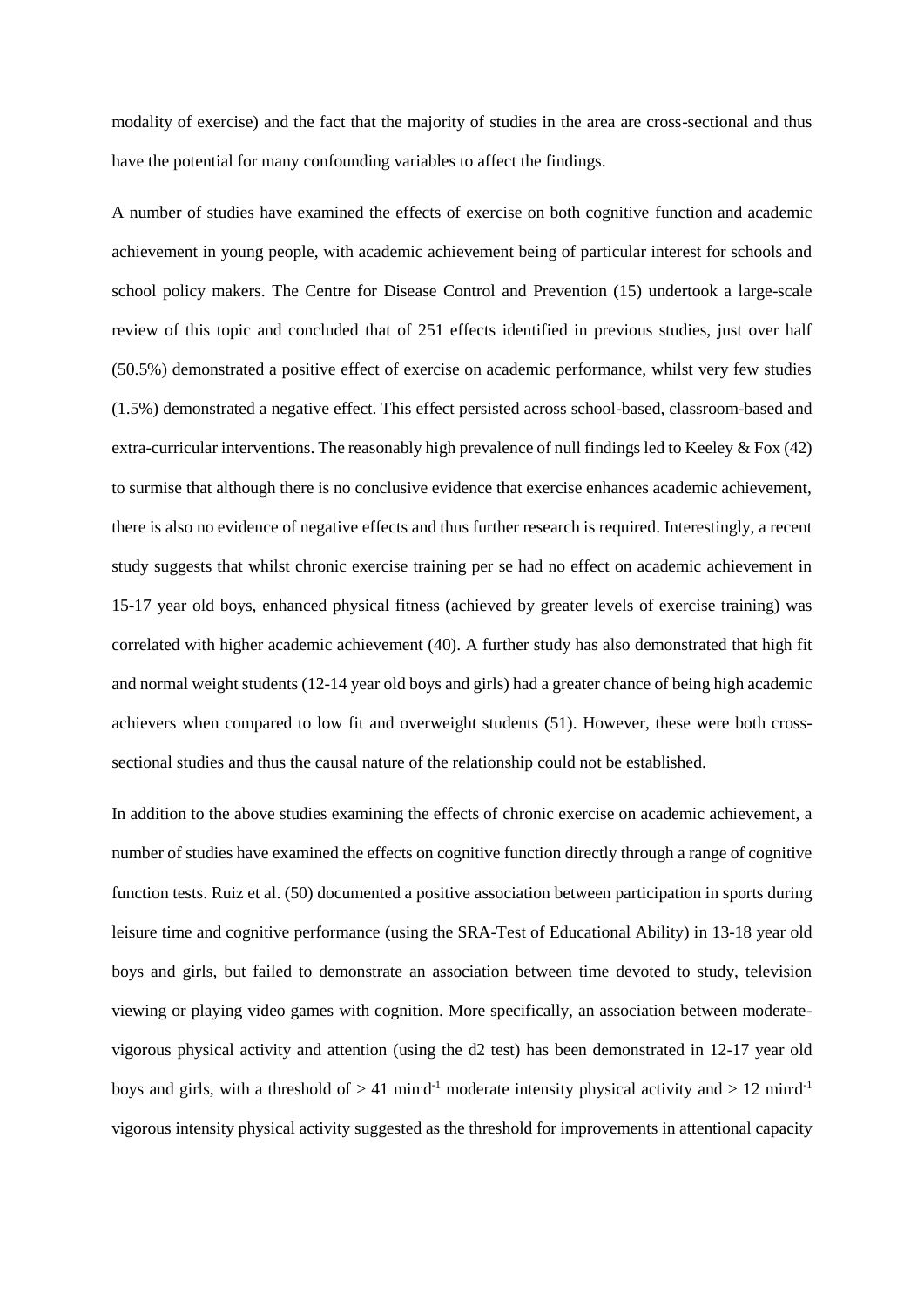(60). However, both of these studies are cross-sectional in nature and thus could not demonstrate causation between exercise and cognitive performance in young people.

To address this, a limited number of studies have implemented exercise interventions and examined the effects on cognitive performance in young people. For example, a 9-month afterschool program focused on improving aerobic fitness enhanced cognitive flexibility, inhibition and executive control (measures of executive function, using modified Stroop and Flanker tasks) in 7-9 year old boys and girls (37). In a similar population of boys and girls aged 7 to 9, Castelli et al. (14) have also demonstrated that highintensity activity may confer additional benefits over moderate intensity activity for attention and executive function (as assessed using the Stroop test). However, no studies have examined the effects of chronic high intensity training in an adolescent population where there may be particular benefit given the decline in physical activity seen during adolescence (34).

Given that team games are an attractive model of high-intensity intermittent exercise for young people (as previously discussed), the effects of games-based interventions on cognition are of great importance. The competitive nature of games could be important, given that a 10-week competitive computer gaming intervention has been shown to enhance executive functions in adolescents to a greater extent than a cooperative gaming intervention (55). Furthermore, Fox et al. (31) have demonstrated an association between sports team participation and academic achievement. However, this was again a cross-sectional study and there is the potential for a number of confounding variables to have affected the study outcomes. Interestingly, in a 6 month intervention study designed to challenge children both cognitively and physically using open skill development, findings demonstrated enhanced executive function in 9-10 year old boys and girls, but that this effect was more pronounced in children classed as overweight (22). However, this is the only study in this area to date and thus warrants further investigation, particularly regarding the effects og exercise interventions in overweight young people.

Overall, the evidence reviewed above suggests that, in addition to the acute benefits discussed earlier, there are also chronic beneficial effects of exercise on cognitive function and academic achievement in young people. However, despite suggestions in the literature that interventions based around high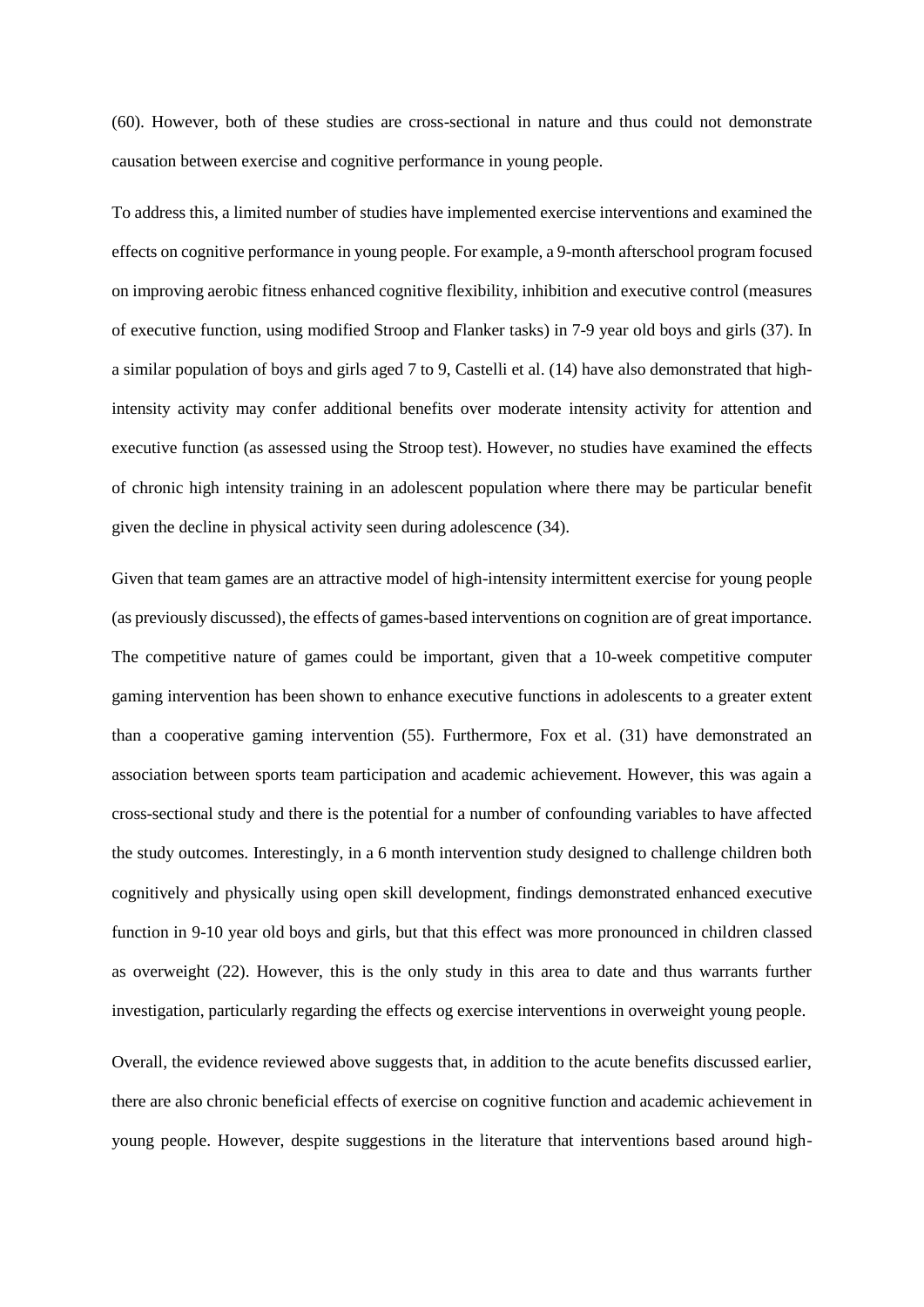intensity intermittent exercise would be beneficial for cognition and academic achievement, no studies have specifically addressed this, particularly in an adolescent population.

## **4. Conclusions and Recommendations for Future Research**

The evidence reviewed here suggests that high intensity intermittent exercise is highly beneficial for cardio-metabolic health in young people, as evidenced by beneficial effects on a number of risk factors, including weight regulation, endothelial function and postprandial lipemia. However, the effect of high intensity intermittent exercise on risk factors such as blood pressure, blood lipid profile and pro- and anti-inflammatory cytokines remains either inconclusive or unexplored. Therefore, further research is required in this area to further our understanding. The evidence reviewed here also suggests that high intensity intermittent exercise has both acute and chronic benefits on cognitive function and academic achievement. However, further research is required to elucidate the effects across the various domains of cognitive function and to examine how long the beneficial effects of high intensity intermittent exercise persist for.

In the areas of both cardio-metabolic health and cognitive function, more intervention-based studies are required. As discussed, intervention-based studies face several challenges and are difficult to conduct, but the authors feel that schools provide an ideal intervention target as interventions would be accessible by large numbers of children and multiple intervention settings can be used (e.g. classroom-based, recess time and extra-curricular). A further consideration is the 'control' condition used in both acute and chronic studies, with the literature to date using a mixture of resting and endurance-type activities as the control condition to compare to high intensity intermittent exercise. In addition, further research is required in adolescents and girls, as most studies to date have examined younger children (<11 years old) and boys. Furthermore studies should further examine the suggestion in the literature that exercise has particular benefits in young people classed as overweight/lower fit.

Overall, the evidence is encouraging that high intensity intermittent exercise has beneficial effects on both cardio-metabolic heath and cognitive function/academic achievement in young people, when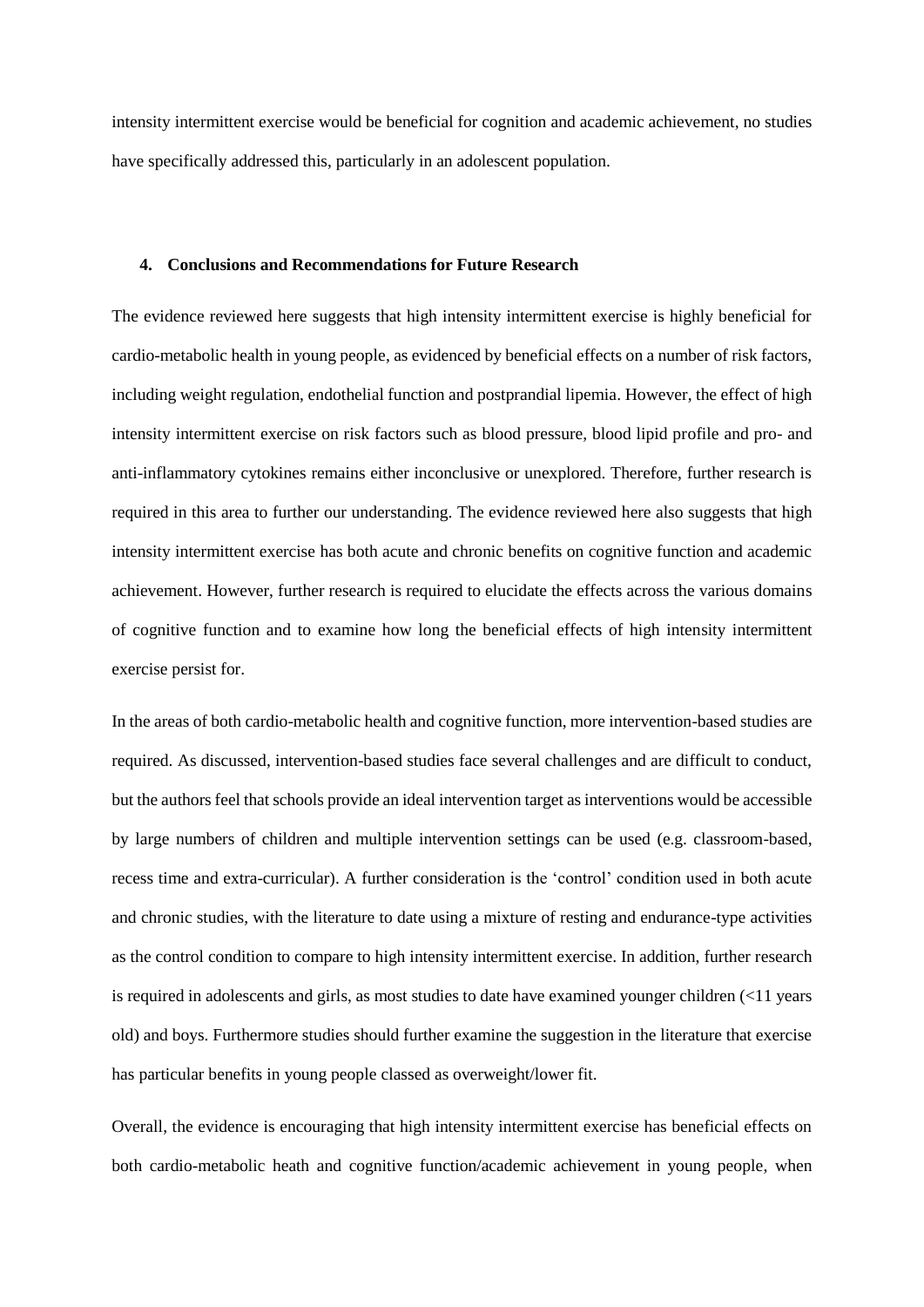implemented safely, at a tolerable intensity and in an enjoyable environment. The authors recommend that this area be explored further, particularly regarding the use of games-based activities as an attractive exercise model to implement high intensity intermittent exercise based interventions in young people.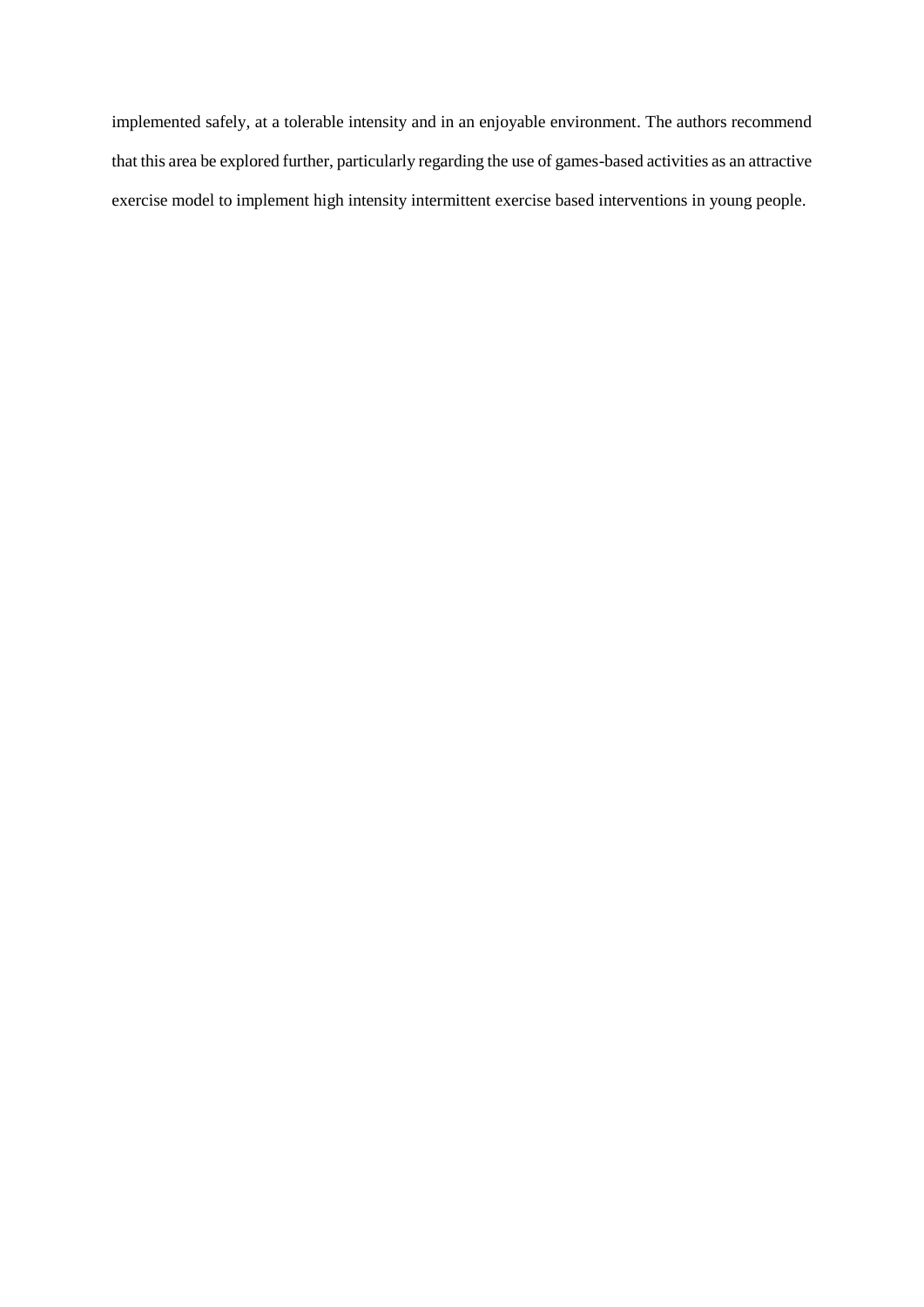# **References**

- 1. Armstrong N, Welsman JR. The physical activity patterns of European youth with reference to methods of assessment. *Sports Med*, 2006;36:1067-86.
- 2. Artero EG, Ruiz JR, Ortega FB, Espana-Romero V, Vicente-Rodriguez G, Molnar D, Gottrand F, Gonzalez-Gross M, Breidenassel C, Moreno LA, Gutierrez A. Muscular and cardiorespiratory fitness are independently associated with metabolic risk in adolescents: the HELENA study. *Pediatr Diabetes,* 2011;12:704-12*.*
- 3. Bailey RC, Olson J, Pepper SL, Porszasz J, Barstow TJ, Cooper DM. The level and tempo of children's physical activities: an observational study. *Med Sci Sports Exerc*, 1995;27:1033-41.
- 4. Bansal S, Buring JE, Rifai N, Mora S, Sacks FM, Ridker P. Fasting compared with nonfasting triglycerides and risk of cardiovascular events in women. *J Am Med Soc,* 2007;298:309-16*.*
- 5. Barrett LA, Morris JG, Stensel DJ, Nevill ME. Exercise and postprandial plasma triacylglycerol concentrations in healthy adolescent boys. *Med Sci Sports Exerc,*  2007;39:116-22.
- 6. British Heart Foundation. Physical activity statistics 2015. Oxford, UK. British Heart Foundation Centre on Population Approaches for Non-Communicable Disease Prevention; 2015. 128 p.
- 7. Biddle SJH, Asare M. Physical activity and mental health in children and adolescents: a review of reviews. *Br J Sports Med*, 2011;45:886-95.
- 8. Boer PH, Meeus M, Terblanche E, Rombaut L, Wandele ID, Hermans L, Gysel T, Ruige J, Calders P. The influence of sprint interval training on body composition, physical and metabolic fitness in adolescents and young adults with intellectual disability: a randomized controlled trial. *Clin Rehabil,* 2014;28.3:221-31.
- 9. Bond B, Cockcroft EJ, Williams CA, Harris S, Gates PE, Jackman SR, Armstrong N, Barker AR. Two weeks of high-intensity interval training improves novel but not traditional cardiovascular disease risk factors in adolescents. *Am J Physiol,* 2015; 309:H1039-47*.*
- 10. Buchan DS, Young JD, Simpson AD, Thomas NE, Cooper SM, Baker JS. The effects of a novel high intensity exercise intervention on established markers of cardiovascular disease and health in Scottish adolescent youth. *J Public Health Res,* 2012;1:e24.
- 11. Buchan DS, Ollis S, Young JD, Cooper SM, Shield JPH, Baker JS. High intensity interval running enhances measures of physical fitness but not metabolic measures of cardiovascular disease risk in healthy adolescents. *BMC Public Health, 2013;13:498.*
- 12. Budde H, Voelcker-Rehage C, Pietraβyk-Kendziorra S, Ribiero P, Tidow W. Acute coordinative exercise improves attentional performance in adolescents. *Neurosci Lett*, 2008;441:219-23.
- 13. Budde H, Brunelli A, Machado S, Velasques B, Ribeiro P, Arias-Carrion O, Voelcker-Rehage C. Intermittent maximal exercise improves attentional performance only in physically active students. *Arch Med Res*, 2012;43:125-31.
- 14. Castelli DM, Hillman CH, Hirsch J, Hirsch A, Drolette E. FIT kids: time in target heart rate zone and cognitive performance. *Prev Med*, 2011;52:S55-9.
- 15. Centres for Disease Control and Prevention. The association between school-based physical activity, including physical education, and academic performance. Atlanta, GA: US. Department of Health and Human Services; 2010. 84 p.
- 16. Centres for Disease Control and Prevention. State indicator report on physical activity, 2014. Atlanta, GA: US. Department of Health and Human Services; 2014. 128 p.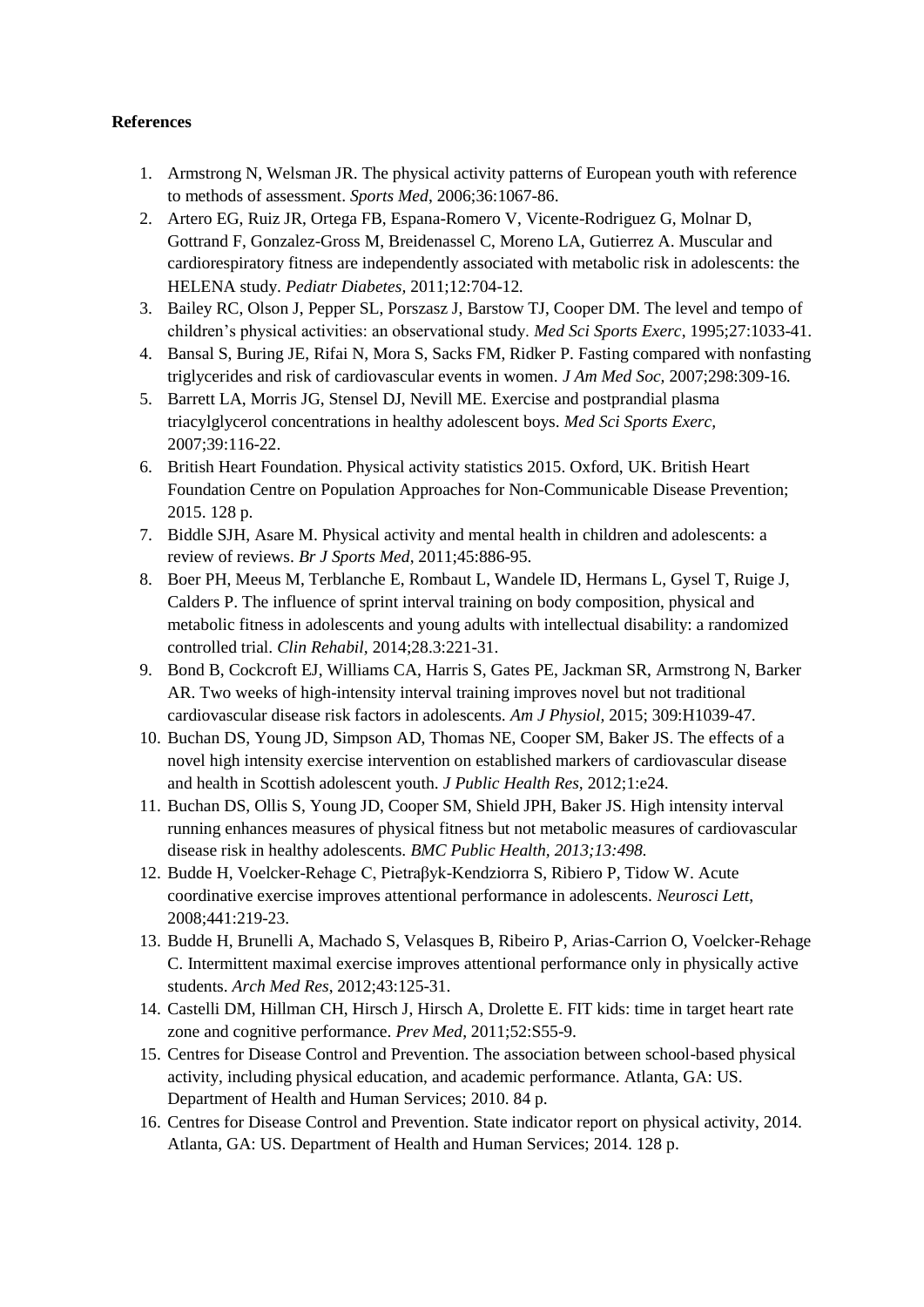- 17. Chang YK, Labban JD, Gapin JJ, Etnier JL. The effects of acute exercise on cognitive performance: a meta-analysis. *Brain Res,* 2012;1453:87-101.
- 18. Cooper SB, Bandelow S, Nute ML, Morris JG, Nevill ME. The effects of a mid-morning bout of exercise on adolescents' cognitive function. *Ment Health Phys Act,* 2012;5:183-90.
- 19. Cooper SB, Bandelow S, Nute ML, Morris JG, Nevill ME. Breakfast glycaemic index and exercise: combined effects on adolescent's cognition. *Physiol Behav*, 2015;139:104-11.
- 20. Cooper SB, Bandelow S, Nute ML, Dring KJ, Stannard RL, Morris JG, Nevill ME. Sprintbased exercise and cognitive function in adolescents. *Under review.*
- 21. Cox EP, O'Dwyer NO, Cook R, Vetter M, Cheng HL, Rooney K, O'Connor H. Relationship between physical activity and cognitive function in apparent health young to middle-aged adults: a systematic review. *J Sci Med Sport*, 2015; epub.
- 22. Crova C, Struzzolino I, Marchetti R, Masci I, Vannozzi G, Forte R, Pesce C. Cognitively challenging physical activity benefits executive function in overweight children. *J Sports Sci*, 2014;32:201-11.
- 23. De Araujo ACC, Roschel H, Picanco AR, Prado DMLD, Villares SMF, Pinto ALDS, Gualano B. Similar health benefits of endurance and high intensity interval training in obese children. *PLOSOne,* 2012;7:e42747.
- 24. Dorneles GP, Haddad DO, Fagundes VO, Vargas BK, Kloecker A, Romao PRT, Peres A. High intensity interval exercise decrease IL-8 and enhances the immunomodulatory cytokine interleukin-10 in lean and overweight-obese individuals. *Cytokine,*2016;77:1-9.
- 25. Drolette ES, Scidder MR, Raine LB, Moore RD, Saliba BJ, Pontifex MB, Hillman CH. Acute exercise facilitates brain function and cognition in children who need it most: an ERP study of individual differences in inhibitory control capacity. *Dev Cog Neurosci*, 2014;7:53-64.
- 26. Eime RM, Young JA, Harvey JT, Charity MJ, Payne WR. A systematic review of the psychological and social benefits of participation in sport for children and adolescents: informing development of a conceptual model of health through sport. *Int J Behav Nut Phys Act*, 2013;10:98-119.
- 27. Eisenmann JC, Welk GJ, Ihmels M, Dollman J. Fatness, fitness and cardiovascular disease risk factors in children and adolescents. *Med Sci Sports Exerc,* 2007;39:1251-56.
- 28. Ellemberg D, St-Louis-Deschênes M. The effect of acute physical exercise on cognitive function during development. *Psychol Sport Exerc,* 2010;11:122-6.
- 29. Esteban-Cornejo I, Tejero-Gonzalez CM, Sallis JF, Viega OL. Physical activity and cognition in adolescents: a systematic review. *J Sci Med Sport*, 2014:18;534-9.
- 30. Farah BQ, Ritti Dias, Balagopal PB, Hill JO, Prado WL. Does exercise intensity affect blood pressure and heart rate in obese adolescents? A 6-month multidisciplinary randomized intervention study. *Pediatr Obesity,* 2012;9:111-20*.*
- 31. Fox CK, Barr-Anderson D, Neumark-Sztainer D, Wall M. Physical activity and sports team participation: associations with academic outcomes in middle school and high school students. *J School Health*, 2010;80:31-7.
- 32. Gallota MC, Guidetti L, Francioisi E, Emerenziani GP, Bonavolonta V, Baldari C. Effects of varying types of exertion on children's attention capacity. *Med Sci Sports Exerc*, 2012;44:550-5.
- 33. Gibala MJ, Little JP, MacDonald MJ, Hawley JA. Physiological adaptations to low-volume, high-intensity interval training in health and disease. *J Physiol,* 2012;590:1077-84.
- 34. Harding SK, Page AS, Falconer C, Cooper AR. Longitudinal changes in sedentary time and physical activity during adolescence. *Int J Behav Nut Phys Act*, 2015;12:44-51.
- 35. Health and Social Care Information Centre. Statistics on obesity, physical activity and diet: England 2015. Leeds, UK. Health and Social Care Information Centre; 2015. 103 p.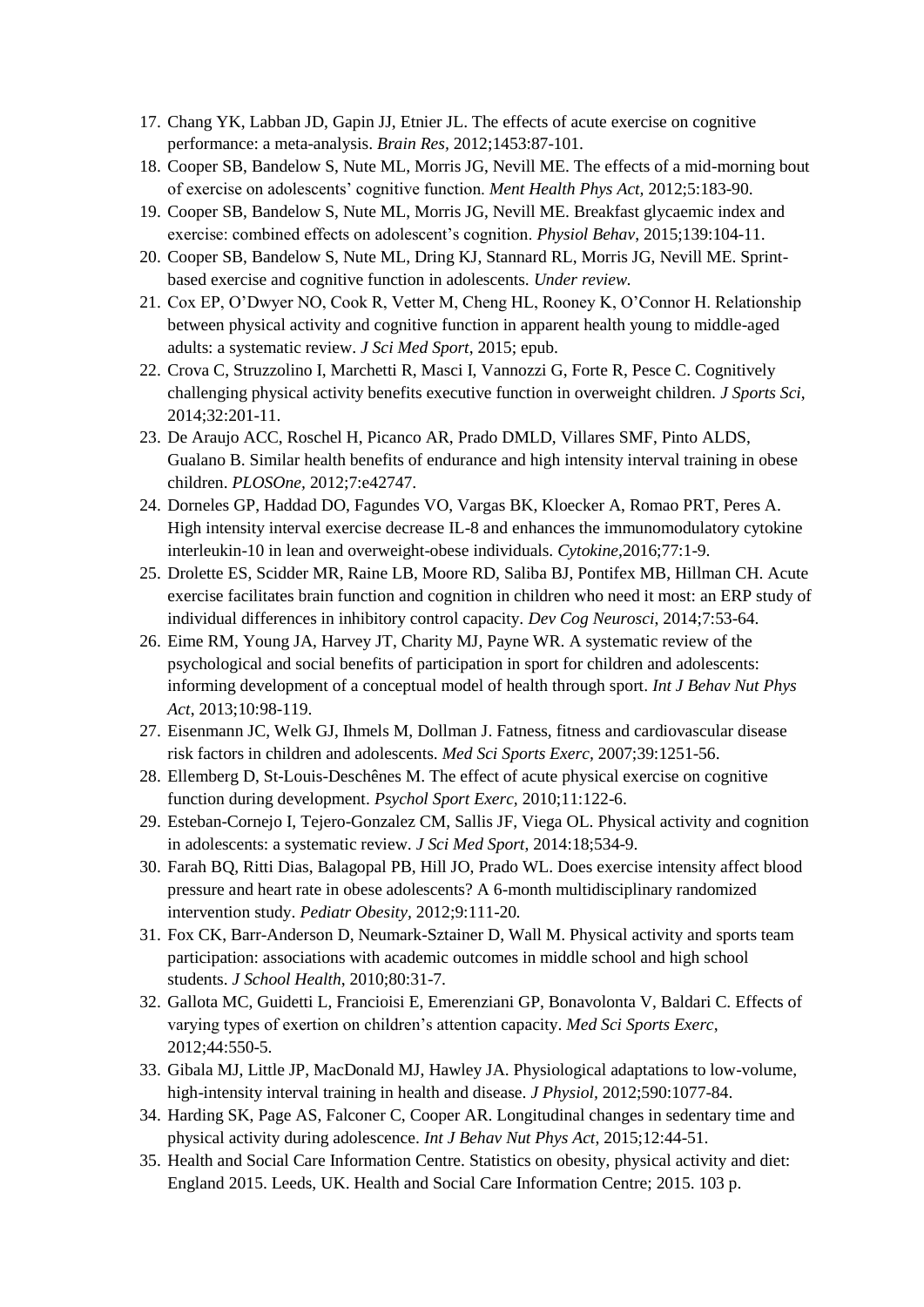- 36. Hillman CH, Kamijo K, Scudder M. A review of chronic and acute physical activity participation on neuroelectric measures of brain health and cognition during childhood. *Prev Med*, 2011;52:S21-8.
- 37. Hillman CH, Pontifex MB, Castelli DM, Khan NA, Raine LB, Scudder MR, Drolette ES, Moore RD, Wu CT, Kamijo K. Effects of the FITKids randomized control trial on executive control and brain function. *Pediatrics*, 2014; 134:e1063-71.
- 38. Howe CA, Freedson PS, Feldman HA, Osganain SK. Energy expenditure and enjoyment of common children's games in a simulated free-play environment. *J Pediatr*, 2010;157:936-42.
- 39. Jacobson J, Matthaeus L. Athletics and executive functioning: how athletic participation and sport type correlate with cognitive performance. *Psych Sport Exerc*, 2014;15:521-7.
- 40. Kalantari HA, Esmaeilzadeh S. Association between academic achievement and physical status including physical activity, aerobic and muscular fitness tests in adolescent boys. *Environ Health Prev Med*, 2016;21:27-33.
- 41. Kassi E, Pervanidou P, Kaltsas G, Chrousos G. Metabolic Syndrome: definitions and controversies. *BMC Med,* 2011;9:48.
- 42. Keeley TJH, Fox KR. The impact of physical activity and fitness on academic achievement and cognitive performance in children. *Int Rev Sport Exerc Psych*, 2009;2:198-214.
- 43. Lambrick D, Westrupp N, Kaufmann S, Stoner L, Faulkner J. The effectiveness of a highintensity games intervention on improving indices of health in young children. *J Sports Sci,*  2015;34:190-8.
- 44. Lee S, Bacha F, Hannon T, Kuk JL, Boesch C, Arslanian S. Effects of aerobic versus resistance exercise without caloric restriction on abdominal fat, intrahepatic lipid and insulin sensitivity in obese adolescent boys: A randomized, controlled trial. *Diabetes,* 2012;61:2787- 2795.
- 45. Lee TMC, Wong ML, Lau BWM, Lee JCD, Yau SY, So KF. Aerobic exercise interacts with neurotrophic factors to predict cognitive functioning in adolescents. *Psychoneuroendocrinology*, 2014;39:214-24.
- 46. Magnussen CG, Niinikoski H, Juonala M, Kivimaki M, Ronnemaa T, Vilkari JS, Simell O, Raitakari OT. When and how to start prevention of atherosclerosis? Lessons from the cardiovascular risk in the Young Finns Study and the Special Turku Coronary Risk Factor Intervention Project. *Pediatri Nephrol,* 2012;27:1441-52.
- 47. Mendham AE, Duffield R, Marino F, Coutts AJ. Differences in the acute inflammatory and glucose regulatory responses between small-sided games and cycling in sedentary, middleaged men. *J Sci Med Sport,* 2014;1089:1440.
- 48. Ogden CL, Carroll MD, Kit BK, Flegal KM. Prevalence of childhood and adult obesity in the United States, 2011-2012. *J Am Med Asooc*, 2014;311:806-14.
- 49. Pesce C, Crova C, Cereatti L, Casella R, Bellucci M. Physical activity and mental performance in preadolescents: effects of acute exercise on free-recall memory. *Mental health Phys Act*, 2009;2:16-22.
- 50. Ruiz JR, Ortega FB, Castillo R, martin-Matillas M, Kwak L, Vicente-Rodriguez G, Noriega J, Tercedor P, Sjostrom M, Moreno LA. Physical activity, fitness, weight status and cognitive performance in adolescents. *J Pediatr*, 2010;157:917-22.
- 51. Sardinha LB, Marques A, Martins S, Palmeira A, Minderico C. Fitness, fatness, and academic performance in seventh-grade elementary school children. *BMC Pediatr*, 2014;14:176-85.
- 52. Schmitt JAJ, Benton D, Kallus KW. General methodological considerations for the assessment of nutritional influences on human cognitive functions. *Eur J Nutr*, 2005;44:459- 64.